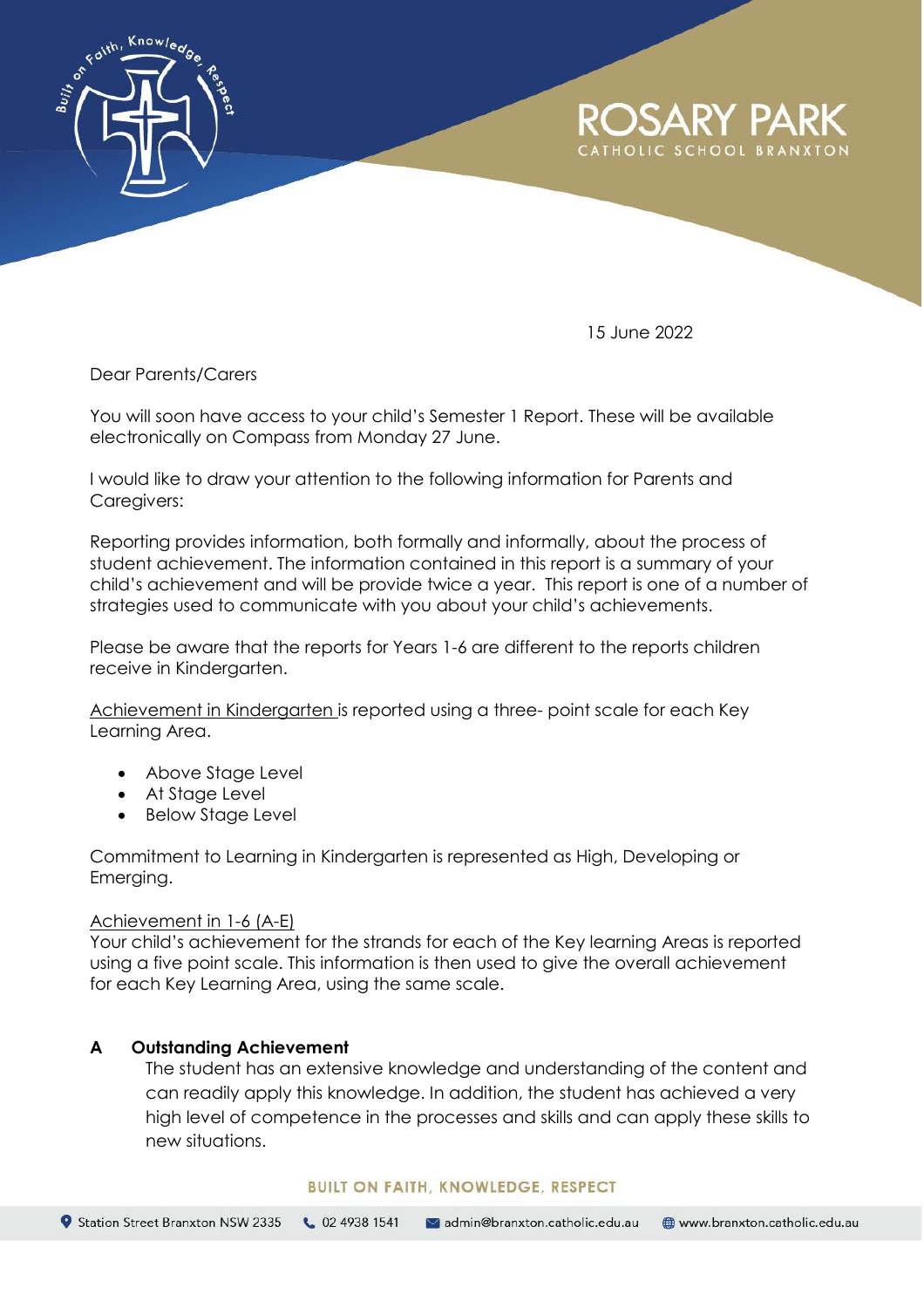### **B High Achievement**

The student has a thorough knowledge and understanding of the content and a high level of competence in the processes and skills. In addition, the student is able to apply this knowledge and these skills to most situations.

### **C Sound Achievement**

The student has a sound knowledge and understanding of the main areas of content and has achieved an adequate level of competence in the processes and skills.

# **D Basic Achievement**

The student has a basic knowledge and understanding of the content and has achieved a limited level of competence in the processes and skills.

# **E Limited Achievement**

The student has an elementary knowledge and understanding in a few areas of content and has achieved very limited competence in some of the processes and skills.

At the time of reporting, some strands may not have been covered therefore achievement levels will be shaded.

Please note the highlighted words in the descriptions above. The table below gives an abbreviated version of the above description.

| Achievement<br><b>Levels</b> | <b>Descriptors</b>              |                  |                                            |                        |
|------------------------------|---------------------------------|------------------|--------------------------------------------|------------------------|
|                              |                                 | <b>Knowledge</b> | Level of<br>Competence in<br><b>Skills</b> | <b>Application</b>     |
| A                            | Outstanding                     | <b>Extensive</b> | Very high                                  | <b>New Situations</b>  |
| B                            | High                            | Thorough         | High                                       | <b>Most situations</b> |
| $\mathsf{C}$                 | Sound<br>(Syllabus<br>standard) | Sound            | Adequate                                   |                        |
| D                            | <b>Basic</b>                    | <b>Basic</b>     | Limited                                    |                        |
| E                            | Limited                         | Elementary       | Very Limited<br>(in some)                  |                        |

#### **BUILT ON FAITH, KNOWLEDGE, RESPECT**